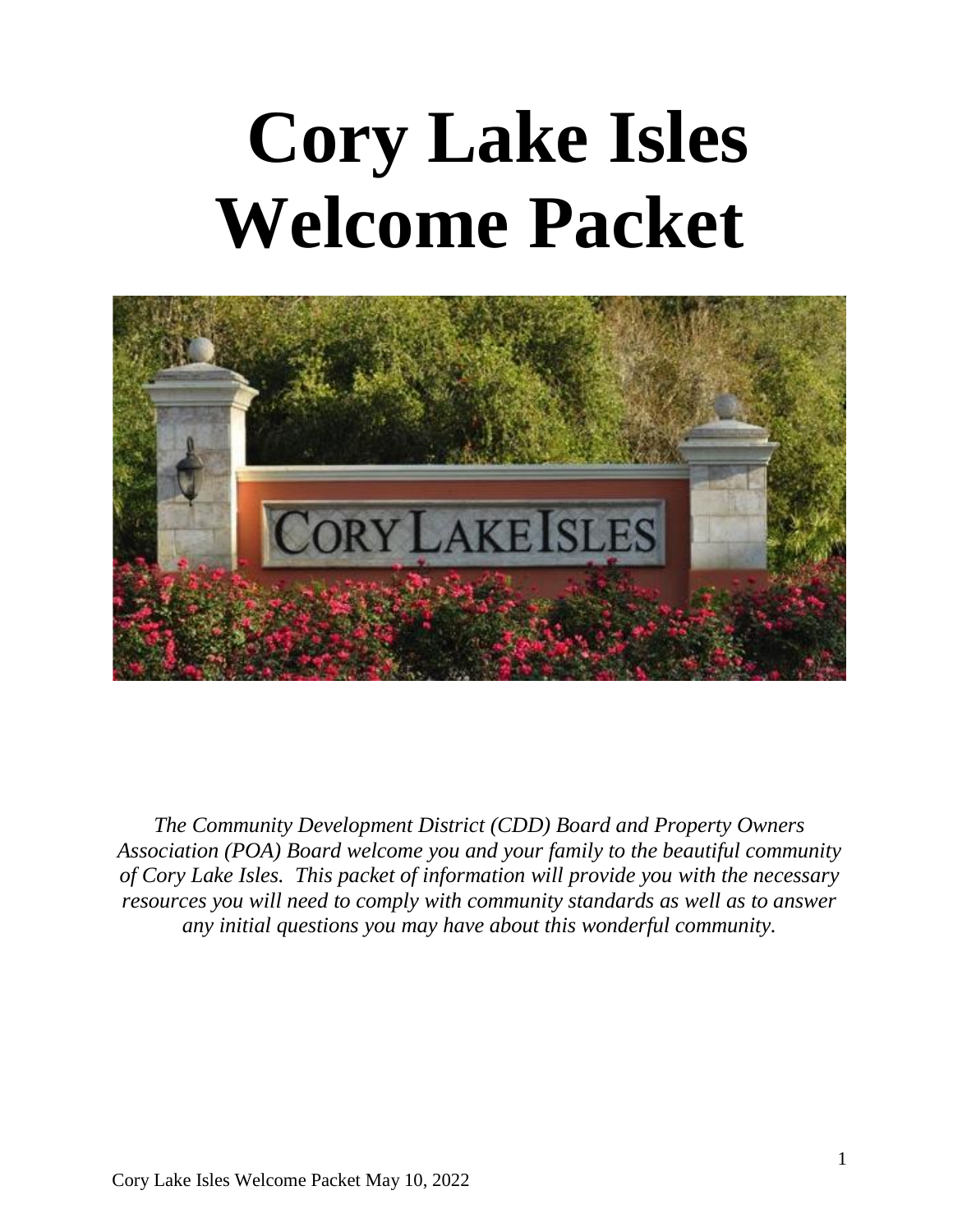# **Contents**

| General CDD and POA Information                                   | $\overline{2}$ |
|-------------------------------------------------------------------|----------------|
| What is the difference between a POA and CDD?                     | 3              |
| Whom Should I Contact: CDD or POA?                                | 4              |
| POA Mission                                                       | $\overline{4}$ |
| CDD and POA Board Members Contact Information                     | 4              |
| POA Board                                                         | 5              |
| <b>CDD</b> Board                                                  | 5              |
| CDD Board Meeting Information.                                    | 5              |
| POA Committee information                                         | 6              |
| Cory Lake Isles Security                                          | 7              |
| <b>Helpful Community Telephone Numbers</b>                        | 7              |
| Mock Visitor Interaction with Guards                              | 8              |
| Delivery Truck Information                                        | 8              |
| Security Tips from the Security Committee                         | 8              |
| <b>Recreational Facilities Information</b>                        | 9              |
| Focus areas for being a good neighbor?                            | 10             |
| Helpful Neighborhood Information/Frequently Asked Questions       | 11             |
| How do I register my water vessel?                                | 11             |
| Who do I contact to notify that a guest will be visiting my home? | 11             |
| How do I avoid a code violation?                                  | 12             |
| What is the Sunshine Board?                                       | 12             |
| What is the Islander?                                             | 12             |
| When are Trash Days?                                              | 13             |
| What if I want to modify my home?                                 | 13             |
| What days can I water my lawn?                                    | 13             |

# <span id="page-1-0"></span>**General CDD and POA Information**

Cory Lake Isles is governed by two separate bodies, the CDD Board and the POA Board. These two boards function separate of one another and govern entirely different aspects of our community. This section of the packet identifies the difference between the two boards, provides contact information and meeting times for the two boards, and will hopefully answer questions you may have related to the CDD and POA.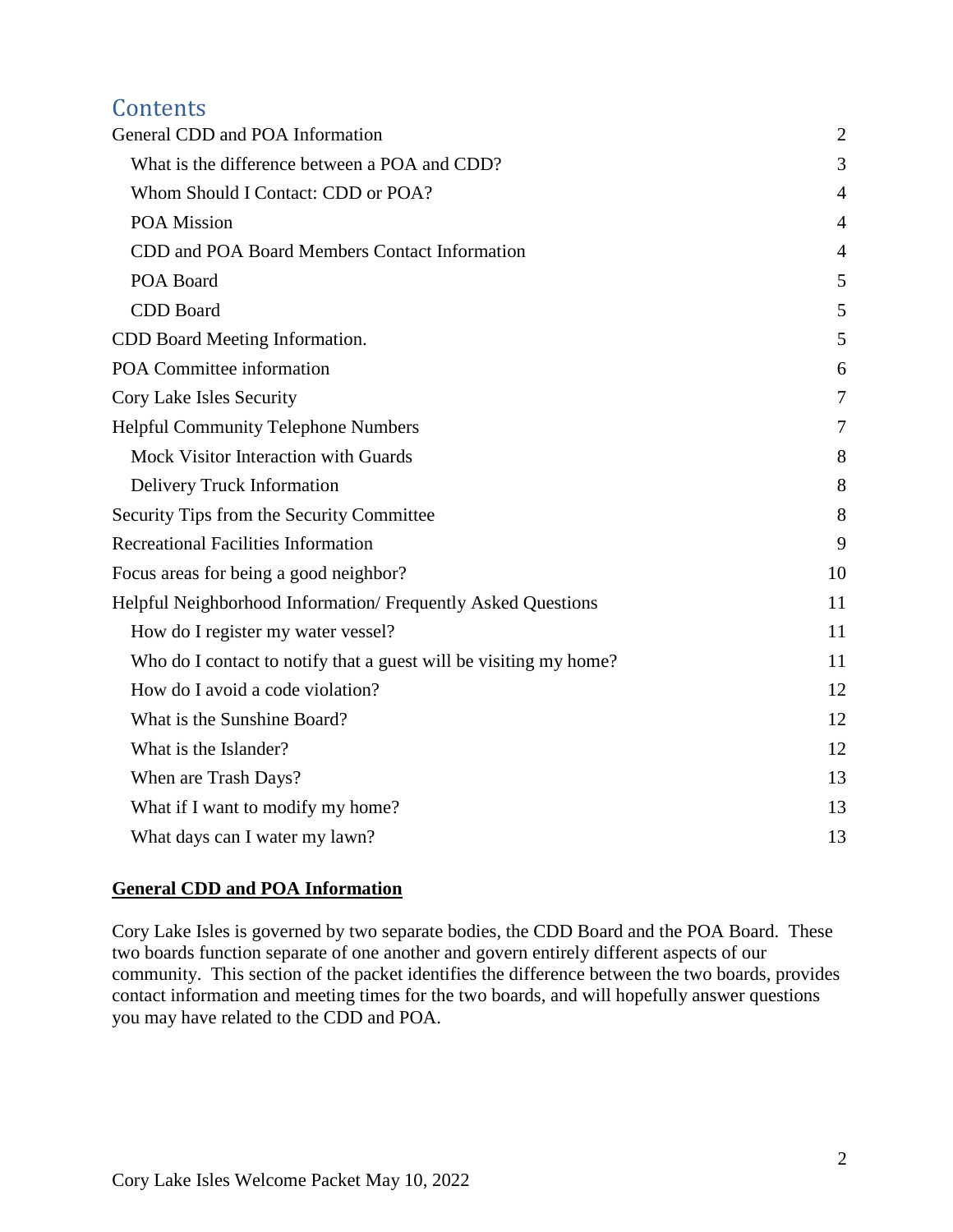#### <span id="page-2-0"></span>*What is the difference between a POA and CDD?*

Our POA or Property Owners Association handles details pertaining to your property (vs. community property). So, if there is an issue with something you own such as maintenance of your property or approval of property renovations, it is handled by the POA. All other issues regarding any common areas and facilities are governed by the CDD.

The Cory Lake Isles CDD or Community Development District is responsible for maintaining the common property areas around the community including parks, sports courts, streets, street lights, gates, guards, pool, and beach club, registering resident vehicles, and overseeing neighborhood security. Please visit the CDD website at [www.corylakescdd.net](http://www.corylakescdd.net/) to learn more!

The Cory Lake Isles POA or Property Owners Association is responsible for personal property issues. The POA upholds neighborhood Covenants, reviews request to modify personal property, and responds to violation letter questions and concerns. The Covenants in Cory Lake Isles are strictly enforced. Please be sure to get written approval from the POA prior to making any changes to your property. This includes changes such as house paint color, landscaping, mulch and exterior lighting just to name a few. Please visit the POA website at [www.corylakeislespoa.com](http://www.corylakeislespoa.com/) to learn more!

The POA is managed by our Association Manager John Rowles with Condominium Associates. He can be reached for appointments or to answer questions via telephone at 813-341-0943 or via email at [jrowles@condominimumassociates.com.](mailto:jrowles@condominimumassociates.com)

The CDD staff office is located at the Beach Club and managed by our Office Administrator, Amanda Schewe. This is where you obtain your resident information, barcodes for your car, fingerprint scans for access to the gym and pool, and maintenance of your resident profile. This office is open:

| Day       | Time            |
|-----------|-----------------|
| Monday    | $9AM - 7PM$     |
| Tuesday   | $9 AM - 7 PM$   |
| Wednesday | $9 AM - 5 PM$   |
| Thursday  | $9 AM - 5 PM$   |
| Friday    | $9 AM - 5 PM$   |
| Saturday  | $12$ PM $-5$ PM |
| Sunday    | Closed          |

The Beach Club is located at 10441 Cory Lake Drive, Tampa, FL 33647 and can be reached via telephone during the above listed hours at 813-986-1031 or via email [clibeachclub@corylakescdd.net.](mailto:clibeachclub@corylakescdd.net) This is also where the CDD Facilities Manager, John Hall's office is located. John can be reached at 813-924-4673 or via email at [clcddfm@corylakescdd.net](mailto:clcddfm@corylakescdd.net)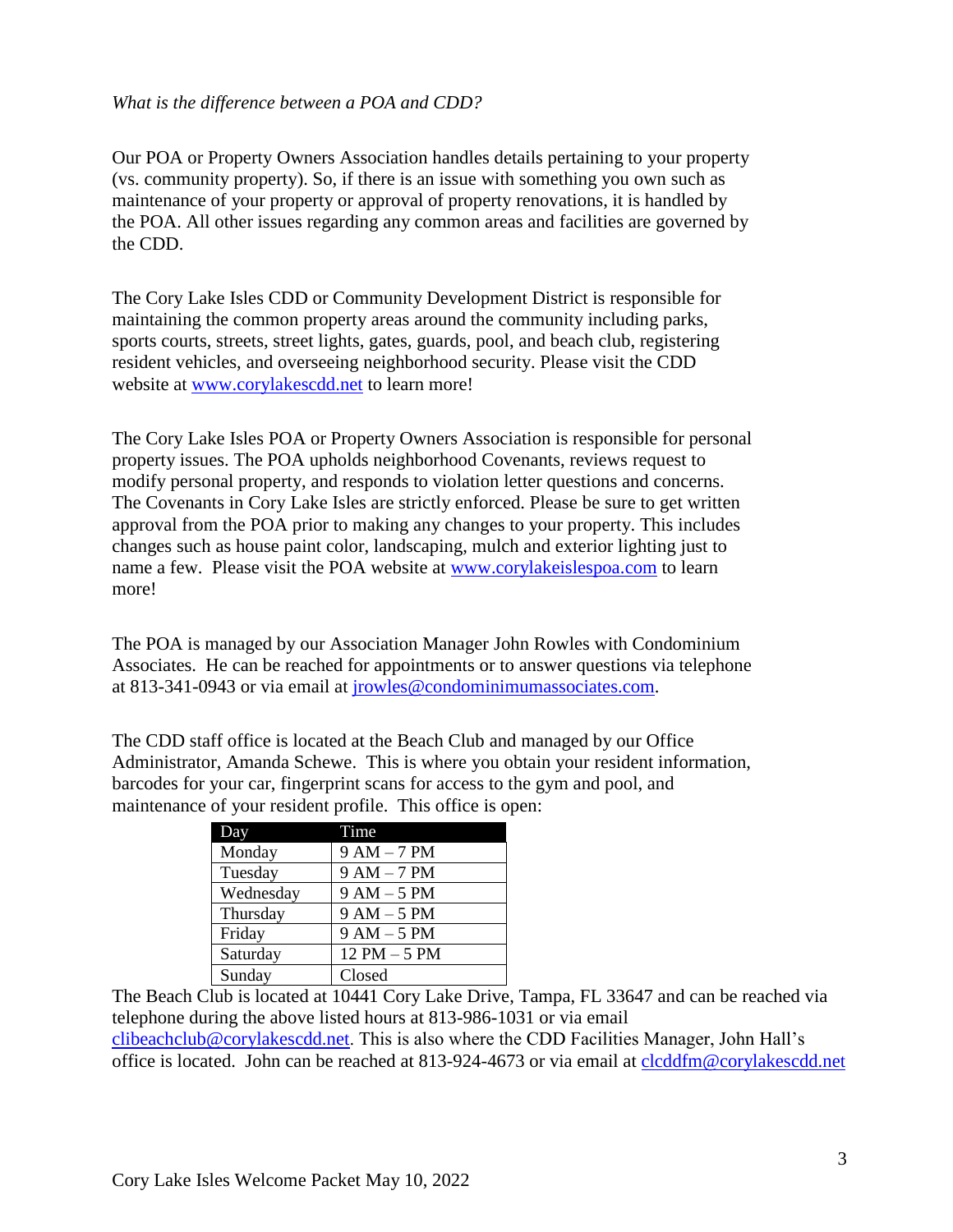#### <span id="page-3-0"></span>*Whom Should I Contact: CDD or POA?*

You should contact the CDD Office for:

- Vehicle Registration (Barcodes)
- Gym, Pool, Gate Access Procedures
- CDD Landscaping
- Facilities Maintenance
- Lake Needs
- Community Improvement Projects
- Community Events
- Activities & Community Recreation Facilities
- Nuisance Alligator Reporting

You should contact the POA Office for:

- Home Rental Procedures & Applications
- Private Property Issues
- Exterior Home Improvements, Decoration, & Construction
- Parking Restrictions
- Deed Restrictions & Covenants
- Water Vessel & Lake Rules Assessments
- Water Vessel Registration / Renewals

#### <span id="page-3-1"></span>*POA Mission*

The POA Board was implemented to help maintain high community standards related to our homes. It takes more than just our Board to accomplish this goal. We need YOU! If you would like to serve on one of our volunteer committees, please contact the property manager. Every homeowner has a special responsibility and obligation to communicate their opinions, needs and wants and to make every effort to maintain their property at the highest standards to make this neighborhood a success! We have a beautiful community and we strive to uphold the standards set forth in our Deed Covenants, to keep our community one of the best in New Tampa.

#### <span id="page-3-2"></span>*CDD and POA Board Members Contact Information*

We love to hear from Homeowners in our community. Please feel free to contact us with any questions, suggestions, comments and concerns you may have. There is no question too big or too small, all you have to do is ASK!

POA Board Meetings are held the 2nd Wednesday of each month via Zoom. If you would like to be informed about these meetings, and receive the Zoom link to attend, please contact the POA LCAM, John Rowles at: [jrowles@condominiumassociates.com.](mailto:jrowles@condominiumassociates.com)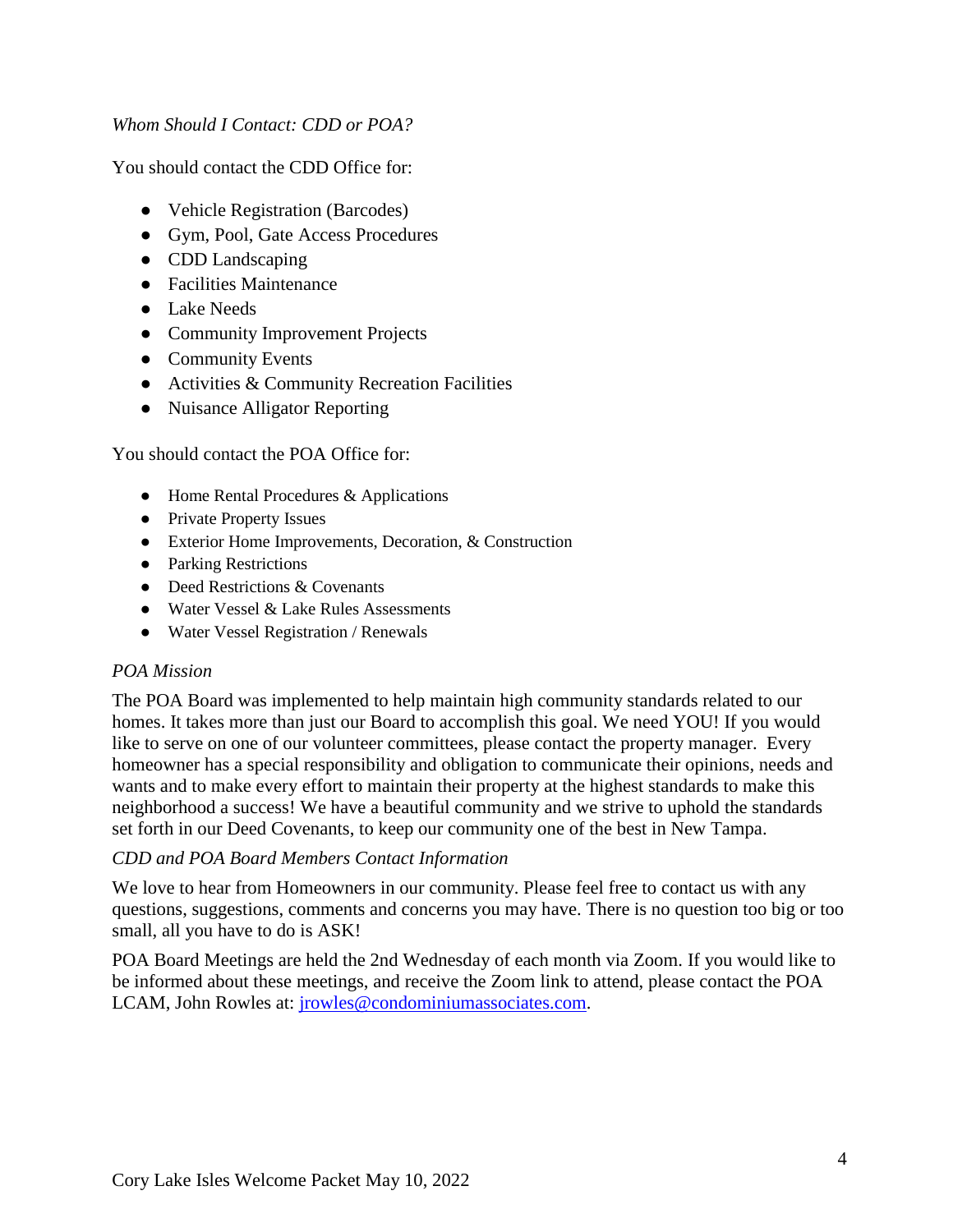# <span id="page-4-0"></span>*POA Board*

Please send all questions and comments to our Association Manager John Rowles at [jrowles@condominiumassociates.com.](mailto:jrowles@condominiumassociates.com)

| Position       | Name                   | Contact                                   |
|----------------|------------------------|-------------------------------------------|
| President      | <b>Sheryl Springer</b> | sspringerPOA@outlook.com                  |
| Vice President | Dr. Anoop Reddy        | $\alpha$ anoopreddycli $\omega$ gmail.com |
| Treasurer      | Ann Belyea             | poaabelyea@outlook.com                    |
| Secretary      | Rishi Vasudeva         | rvasudeva@gmail.com                       |
| Member         | Marcelo Mejia          | marceloclipoa22@gmail.com                 |

# <span id="page-4-1"></span>*CDD Board*

| Position                   | Name           | Contact                     |
|----------------------------|----------------|-----------------------------|
| Chair                      | Jorge Castillo | jcastillo @corylakescdd.net |
| Vice Chair                 | Sudhir Shah    | sshah@corylakescdd.net      |
| <b>Assistant Secretary</b> | Rene Fontcha   | rfontcha@corylakescdd.net   |
| <b>Assistant Secretary</b> | Ron Acoff      | racoff@corylakescdd.net     |
|                            |                |                             |

These positions are elected on alternating 4 year terms via general election ballot.

# <span id="page-4-2"></span>**CDD Board Meeting Information.**

CDD Board meetings are held the third Thursday of every month in the Beach Club at 6 pm. We always encourage feedback from residents and would love to hear your opinion. Each resident is welcome to participate in our meetings. Residents are invited to speak for no more than 3 minutes regarding any community issue that you would like to bring to the boards attention during the opening portion of the meeting. You are welcome to leave after your comments or stay and listen to the entire meeting. Public comment reopens again at the conclusion of the meeting. We welcome all residents to participate in this important community forum!

The CDD Board also hosts a monthly Sunshine Board discussion panel. This is an online workshop where the CDD Board members are able to discuss issues between scheduled monthly meetings. Residents can view these discussions by visiting [www.corylakescdd.sunshineboard.org](http://www.corylakescdd.sunshineboard.org/) and registering for an account.

# **CDD Committee Information**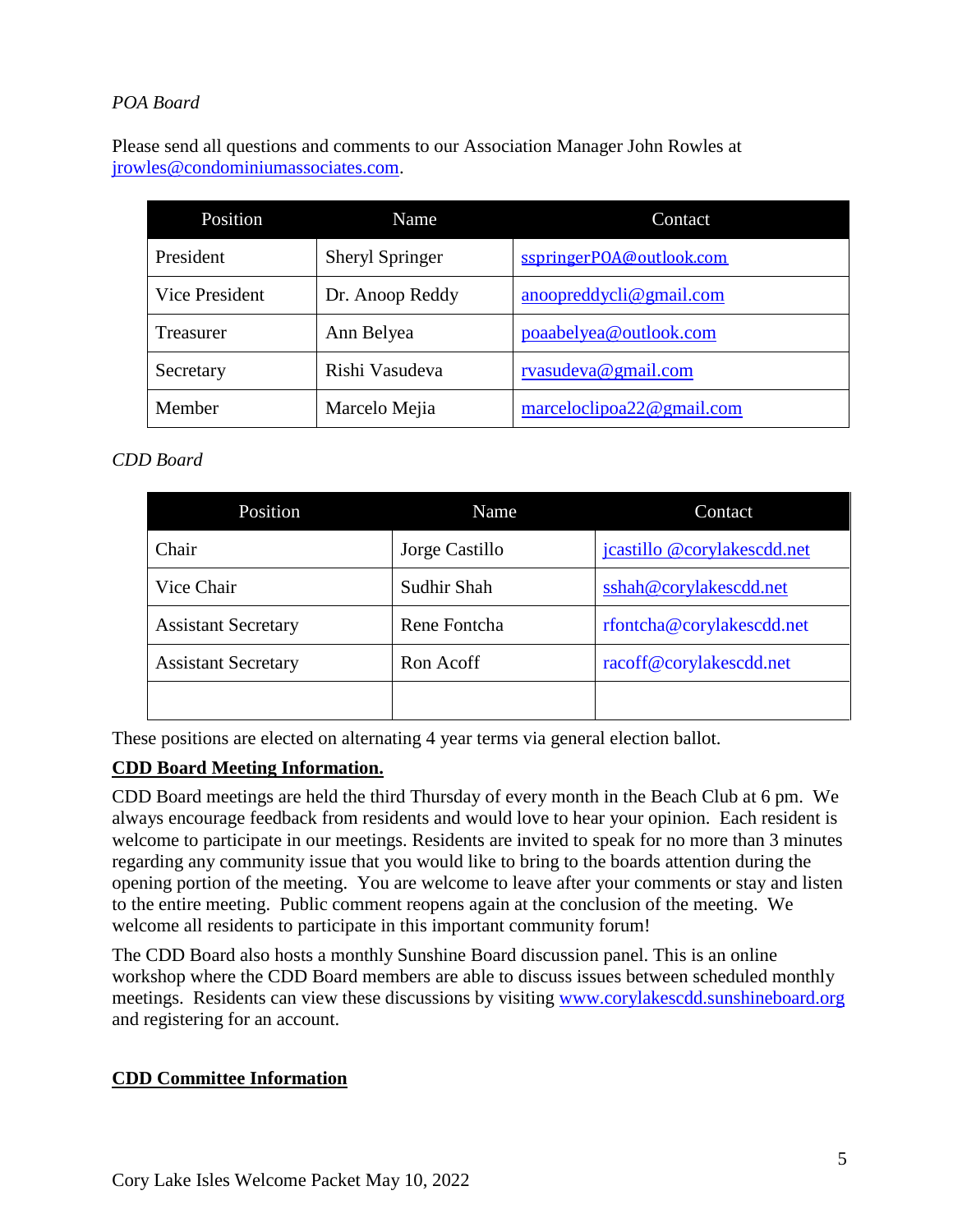The CDD has several subcommittees that meet outside of the board meetings to discuss community issues and their findings are presented to the board at each monthly meeting. All residents are encouraged to become an active participant in their community by participating on one of the following committees:

*Landscape, Aquatics, and Facilities (LAF)* – is responsible for reviewing the landscaping, aquatics and facility needs within our community and offering suggestions to the board regarding their findings. If you are interested in having a say with regards to the looks of our community and would like to participate please contact the CDD office to obtain the next in person meeting. Stephanie Squires is the acting President and can be reached at [stephie11173@verizon.net.](mailto:stephie11173@verizon.net)

*Security Committee* – This committee is responsible for reviewing the safety matters pertaining to our community and offers suggestions to the board regarding security findings. AJ Forbes is the President and can be reached at [clcddsaf@gmail.com.](mailto:clcddsaf@gmail.com)

*Neighborhood Watch Program* – The Neighborhood Watch program is a group of volunteer residents coming together in our community, neighbors watching out for neighbors. We are the citizens behind the "eyes and ears" of the police, attending quarterly TPD hosted town hall style meetings, and joining our newly formed WhatsApp Neighborhood Watch Group to apprise our community of suspicious activities which may be occurring in real time. To become involved in Cory Lake Isle's Neighborhood Watch Program or to find out additional information please email the Neighborhood Watch Committee Chair, Sheryl Springer: [Sheryl@corylakenw.com](mailto:Sheryl@corylakenw.com) You can also follow us on Facebook and Twitter, as well as WhatsApp.

Facebook: Search for @CoryLakeIslesNW

WhatsApp: please email [sheryl@corylakenw.com](mailto:sheryl@corylakenw.com) and include your mobile phone number to be invited to the WhatsApp group

Twitter: @CLI\_NW

*Spirit Committee –* This committee was formed in order to enhance the current Lifestyles/Events team already established as well as enhance the community experience for Cory Lake Residents. The sole purpose of this committee is to bring new activities and social programs for the residents by the residents to specifically reflect the diverse demography of Cory Lake. Please contact the Beach Club for more information.

# <span id="page-5-0"></span>**POA Committee information**

*Design and Review Committee (DRC)* – is responsible for reviewing all applications submitted regarding home modifications. This committee meets every other Monday in the Beach Club at 6:00PM. The application can be submitted up to the Friday before the meeting to the Association Manager. Residents are welcome to attend and hear as their application is reviewed by the board. Jeffrey Jenkins is the Chair of this committee.

*Covenant Enforcement Committee (CEC)* – Covenant Enforcement Committee (CEC) – The purpose of the CEC is to gain compliance from members/tenants on violation issues of the Declaration of Covenants, Conditions and Restriction, and Rules and Regulations of Cory Lake Isle. After hearing testimony and examining evidence the CEC will review all information presented and will render a decision. Parag Shah is the Chair of this committee.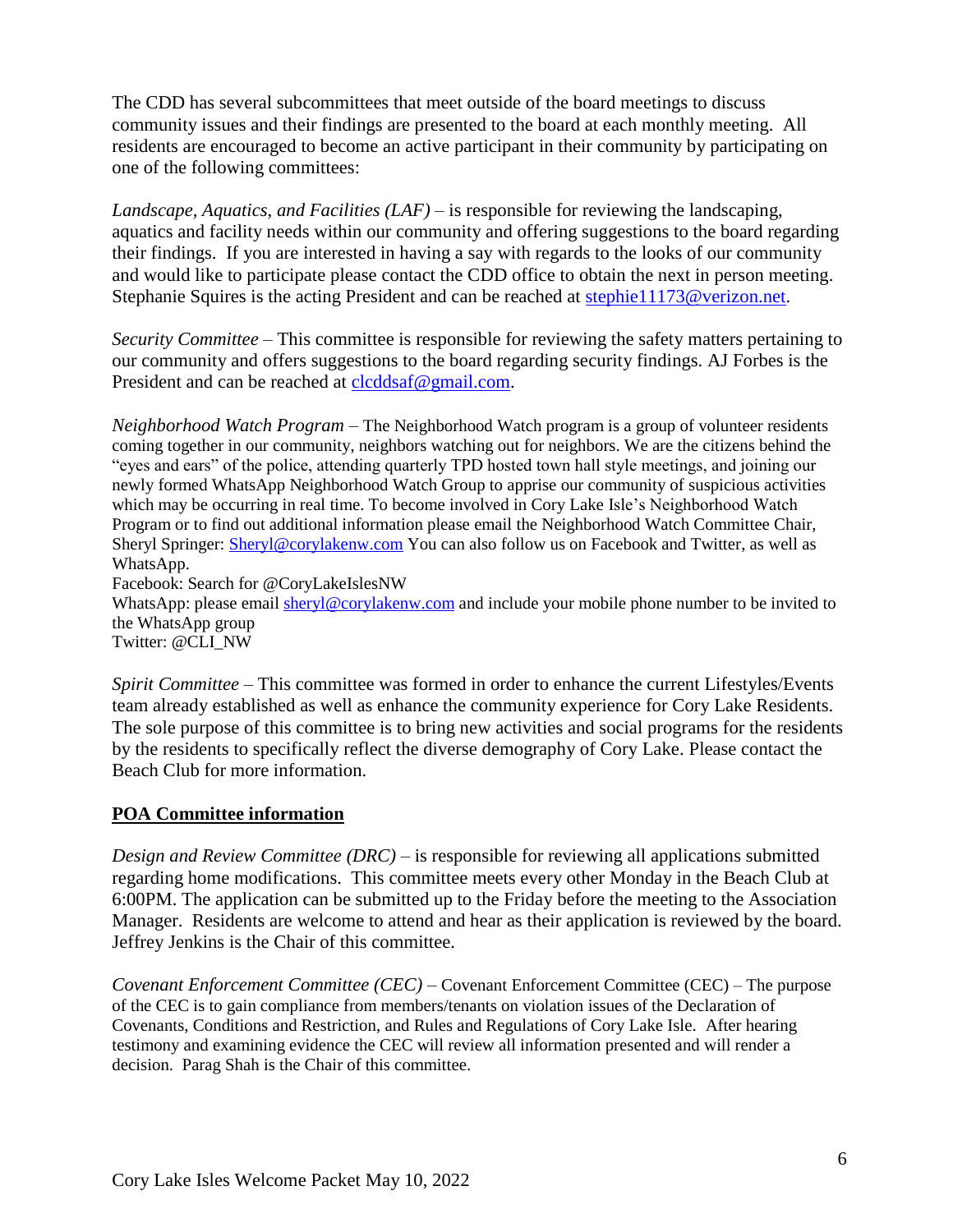The Covenant Rewrite Committee – The purpose of this committee is to review and refresh the covenants that all homeowners receive when they purchase their home and must abide by as a property owner in the community. Our Property Owners Association serves a specific function — to govern and regulate the community with the goal of protecting and improving property values. One way this is done is through creating and enforcing covenants. Property use and appearance covenants, for instance, primarily focuses on maintaining curb appeal. When curb appeal drops, so do property values.

# <span id="page-6-0"></span>**Cory Lake Isles Security**

The CDD security companies, Envera Next Generation Security and Allied Universal Security, work in conjunction with one another to provide gate access, roving patrol and video surveillance of community gates and amenities. Our uniformed Security Officers (SO) at the gate play a vital role as the 'eyes and ears' of each and every single vehicle that enters the community, we expect a courteous smile, hand wave or nod in acknowledgement to vehicles entering the community through *both* gates (resident & visitor), and we expect them to follow the Post Orders. We uphold them to a much higher standard than imagined.

The Cross Creek Guard House can be reached via telephone at 813-907-8400 24 hours a day. The Morris Bridge Guard House can be reached via telephone at 813-986-0030 between the hours of 6 am and 10 pm. The Morris Bridge visitor entrance is accessible from 10 pm to 6 am via an automated security system (ENVERA NEXT GENERATION SECURITY / VIRTUAL GUARD), via barcode affixed to your vehicle or biometric at the fingerprint reader through the resident lane. A roving security officer is monitoring the amenities (beach, pool, beach club, sports courts and gym) and neighborhood from 6 pm to 6 am nightly. During an actual emergency call 911 **before** contacting the Cory Lake security team.

Envera's customer service call center (1-877-936-8372) is open from 7am-10pm ready to assist if you have trouble logging into your account or need to add a visitor. Please SAVE THE NUMBER (877-936-8372) IN YOUR PHONE CONTACTS as this is the number that will call when an oversized delivery, (i.e. moving company,  $a/c$ , plumbing contractor, etc.) is scheduled! Envera remotely operates the oversize trucks entrance, at Morris Bridge Road gate, through a kiosk to an off-site security officer. The on-site security officers assist visitors and residents as their main post order but will assist the trucks at the oversized entrance if time permits.

PLEASE REMEMBER: All visitors must be entered into the Envera system for security log purposes. Guards CANNOT accept phone calls from residents to notify of an expected guest, they are instructed to give residents the Envera customer service number or contact the Beach Club (813-986-1031). You may also enter the information and update your resident profile online (myenvera.com) or through the Smartphone App.

# <span id="page-6-1"></span>**Helpful Community Telephone Numbers**

Morris Bridge Gatehouse Phone\*: (813) 986-0030 Cross Creek Gatehouse Phone\*: (813) 907-8400 Envera Customer Service: (877) 936-8372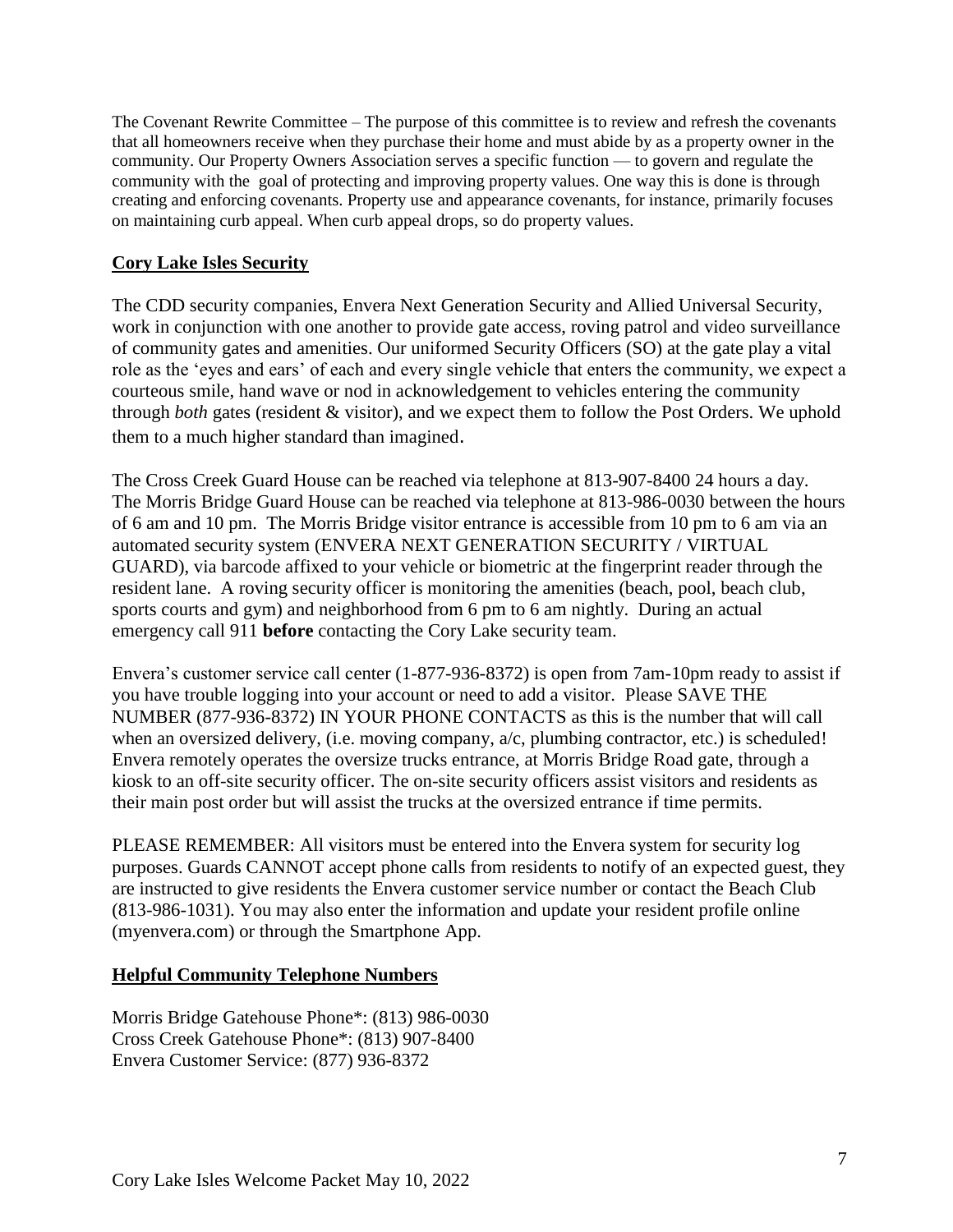Police Emergency: 911 Fire/Medical Emergency: 911 Police Non-Emergency Dispatch: (813) 231-6130

\*An independent contractor staffs the gates at Cory Lake Isles. They provide access control at the gates 24/7. They are a valuable resource and can advise on security issues; however, they have no law enforcement authority. Any law enforcement or criminal activity should be directed toward to the Tampa Police Department which has jurisdiction for Cory Lake Isles.

#### <span id="page-7-0"></span>*Mock Visitor Interaction with Guards*

*Guard:* Good Morning/Evening, who are you visiting today and may I see your identification? *Visitor:* Yes, I am going to Adam Smith at 555 Cory Lake Drive. \*hands ID over\*

-The guard will then scan the ID in the guard house-

IF THE VISITOR IS ON THE GUEST LIST FOR THAT ADDRESS

*Guard:* Thank you for that information. You are permitted to enter Cory Lake Isles. Please have a nice day.

IF THE VISITOR IS NOT ON THE GUEST LIST FOR THAT ADDRESS:

\*The guard will contact the resident for gate authorization\* If the resident does not answer the phone call, the guard will leave a voicemail if possible and admit the guest. Please remember that Cory Lake Isle's roads are public and we cannot deny access to these roads. However, there is an interview process the guards preform to ensure proper notification to residents of a guest.

#### <span id="page-7-1"></span>*Delivery Truck Information*

Delivery trucks may only enter Cory Lake Isles through the **Morris Bridge Entrance**. Please encourage all delivery trucks coming to your homes that are over 20 feet long to ONLY use the Morris Bridge Gate Entrance. The truck entrance is remotely operated through Envera. A remote officer will process the delivery driver and contact the resident from the Envera office. In order to not miss a call for an important delivery, please store this number (877-936-8372) in your phone as Envera.

#### <span id="page-7-2"></span>**Security Tips from the Security Committee**

*Home Safety* **–** Please close the Garage Doors when not being actively used.

*School/Pedestrian Safety* **–** Thanks for yielding for school buses (IT'S THE LAW). Please do not block the sidewalk when parking vehicles in your driveway. It precludes pedestrians from using the sidewalk.

*Vehicle Safety* **–** Please use caution when driving through the neighborhood as there are pedestrians and children playing everywhere! The posted community speed limit is  $25$ mph. Please do not ride motorized vehicles on the sidewalk.

*Going on Vacation?* **–** Add your Tampa Police Vacation Watch program to your travel checklist. This free service allows City of Tampa residents to give officers a heads up that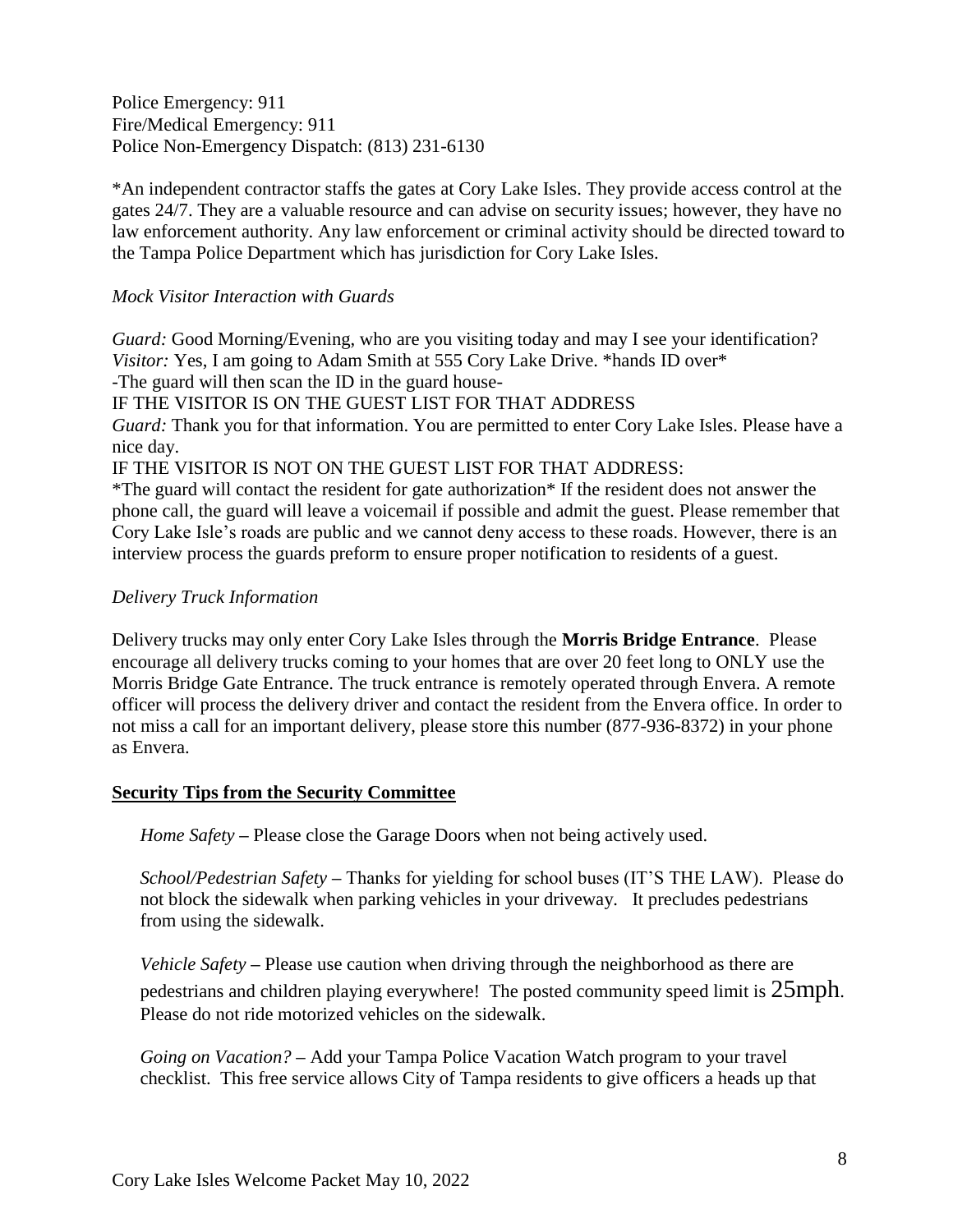<span id="page-8-0"></span>their homes will be unoccupied for an extended period of time. Submit a vacation watch form to: [https://www.tampagov.net](https://www.tampagov.net/) and type "going on vacation" in the search bar for the link to submit the request.

#### **Recreational Facilities Information \*\*Please note that facility hours are subject to change\*\***

Cory Lake Isles is known for having outstanding recreational facilities and we hope you take full advantage of the wide variety of amenities and activities. We offer the following amenities for your enjoyment: A Beach clubhouse, resort style pool, state of the art fitness center, beach, three playgrounds, basketball courts, tennis courts, roller hockey rink, sand volleyball court, soccer field, and a 165-acre ski-size lake.

*Beach Club:* The Beach Club is available for residents to rent for special events. There is a television, free Wi-Fi, a lend-a-book library, several sitting areas, a children's play area, and restrooms located inside the Beach Club. The Beach Club is open to residents daily from 9am through 9pm. Fingerprint access is required if the CDD office is closed.

*Resort Style Pool:* The resort style pool is a 5,000-square foot resort-style lagoon pool with a waterslide and zero-depth entry. There is plenty of seating and tables around the pool deck and numerous umbrellas and other shaded areas. The pool is available to residents and their guests accessible by the fingerprint scan system daily during posted hours. Please note the hours vary depending upon the time of year. The pool is available to host your next party by contacting the beach club for pricing details and reservations.

*Fitness Center:* The Fitness Center is open 24 hours a day, 7 days a week. It is available for use by residents ages 18  $\&$  up (14  $\&$  up with legal parent or guardian approval) Access to the Fitness Center is granted by a finger scan system, which must be initially registered inside the Beach Club. Equipment in the Fitness Center includes brand new stationary bikes, elliptical, treadmills, and numerous weight workstations.

*Beach:* The Beach at Cory Lake is located near the Beach Club and is a perfect location for relaxation, picnics, and sunning. Residents are able to use the beach at their discretion anytime; however, it is recommended to be used during daytime hours only.

*Parks:* There are four parks for families to enjoy throughout the community; the largest of the four is located next door to the Beach Club. All parks also have benches for residents to use at their leisure. Two of the 4 parks also have picnic tables available for picnics or snacks. Please remember that all of the parks are located near other resident's homes. As much as we all want the children to enjoy themselves at the parks, please be courtesy of those residing around the parks. Please no peering into other homes living areas, do not enter other resident's property, and please keep the noise level to an appropriate roar. No loud screaming. We want all Cory Lake residents to enjoy the community in which they live.

*Basketball Court:* There is one basketball court available for use inside Cory Lakes, located directly across the street from the Beach Club. The hours of operation for the basketball court are 7:00 a.m. -10:30p.m. As much as we all want everyone to enjoy the courts, please be courtesy of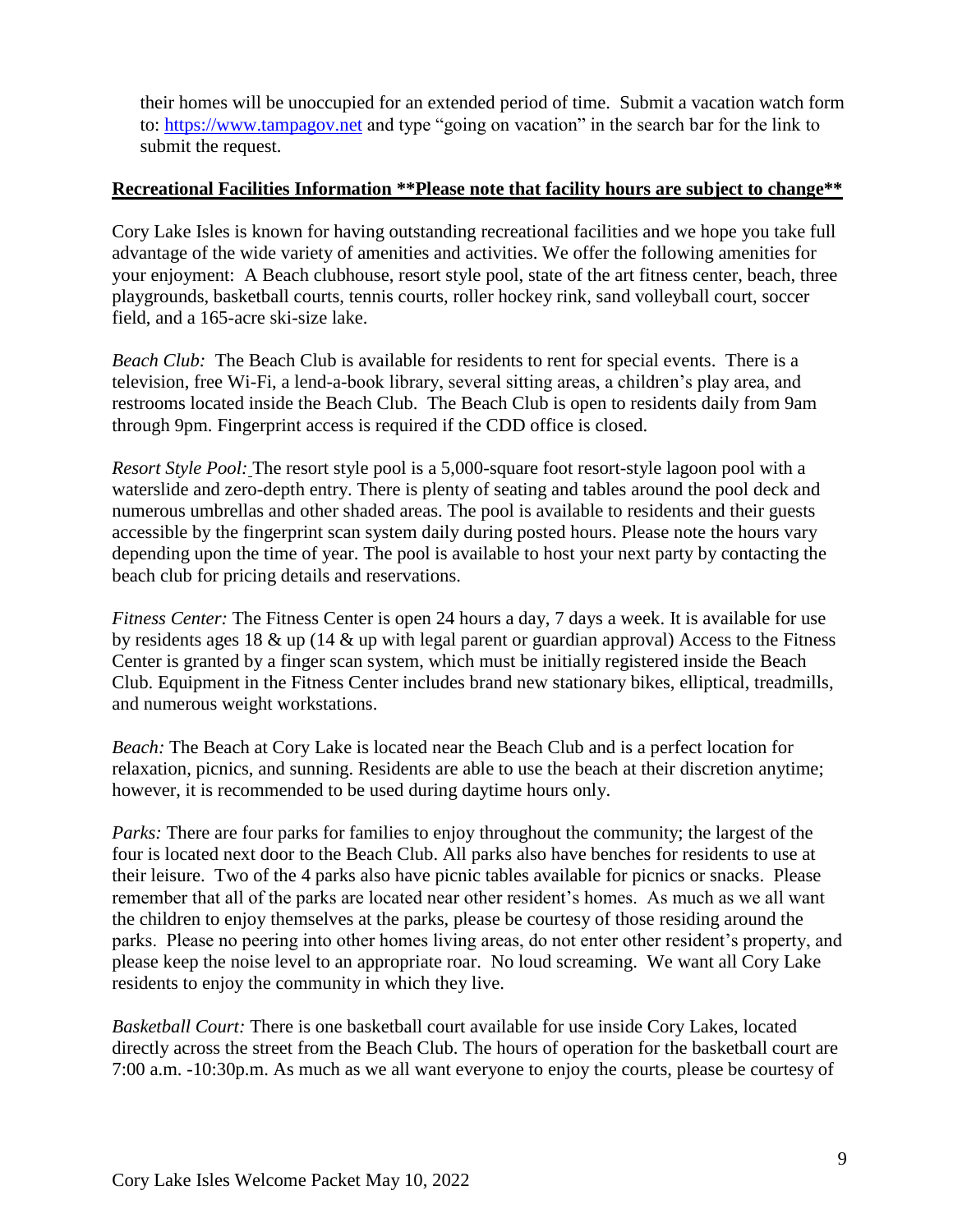those residents who reside around the courts. Please no peering into other homes living areas, do not enter other resident's property, and please keep the noise level to an appropriate roar.

*Tennis Courts:* There are four tennis courts for residents to use inside Cory Lakes. They are located directly across from the Beach Club. In between each set of courts is a table with an overhang, for those looking to simply relax in the shade. The hours of operation for the tennis courts are 7:00 a.m. - 10:30p.m.

*Roller Hockey Rink:* There is one roller hockey rink located inside Cory Lakes, located directly across from the Beach Club. There are bleachers overlooking the hockey rink. The hours of operation for the Hockey Rink are 7:00 a.m. -10:30 p.m. As much as we all want everyone to enjoy themselves on the rink, please show courtesy to those residents who reside near the rink. Please keep the noise level to an appropriate roar.

*Sand Volleyball Court:* A sand volleyball court is located in front of the hockey rink.

*Soccer Field:* The soccer field located across from the Beach Club is available for personal use. There are two soccer goals available for use on the field. Please be respectful of residential homes located near the soccer field. As much as we all want everyone to enjoy themselves on the field, please keep the noise level to an appropriate roar.

*165 Acre Lake:* A 165-acre skiing and boating lake is accessible via most homes in the neighborhood and there is a community boat ramp located at the Beach Club. All boats entering the lake must abide by all residential/lake rules and has a current CL registration. "CL Numbers" are provided at no cost and are for the use of the Cory Lake Isles residents and are ONLY issued to those legally residing in the community; or to those who have paid the required membership fee. Contact the POA Office to obtain your CL registration numbers.

*Community Events:* The Cory Lake CDD offers several community events during the year from the annual International Food & Arts Festival to a Holiday Parade, Pool Parties, Spring & Fall Festivals and much more! All community events can be found in The Islander and around the Beach Club. For more information on any event, contact the Beach Club or email [clievents@corylakescdd.net.](mailto:clievents@corylakescdd.net) You can also see updated information at [www.corylakescdd.net](http://www.corylakescdd.net/) and click on the Events tab.

#### <span id="page-9-0"></span>**Focus areas for being a good neighbor?**

*Speeding* – The posted speed limit in Cory Lake Isles is **25mph**. Please remember that even the main route through CLI has, residential housing where pedestrians are very active and children are playing. Please use caution and maintain the posted speed limit at all times.

*Street parking* – When parking on the street, please park on the correct side (facing with the flow of traffic). There is no overnight parking allowed on the streets. If you have special circumstances, please contact the CDD office to obtain a temporary car tag.

*Blocking sidewalks* – Please pull all the way up in your driveways and be mindful to not block the sidewalks. Cory Lake Isles is a very active community with lots of pedestrians. When a sidewalk is blocked, this causes pedestrians to have to go into the street. This is especially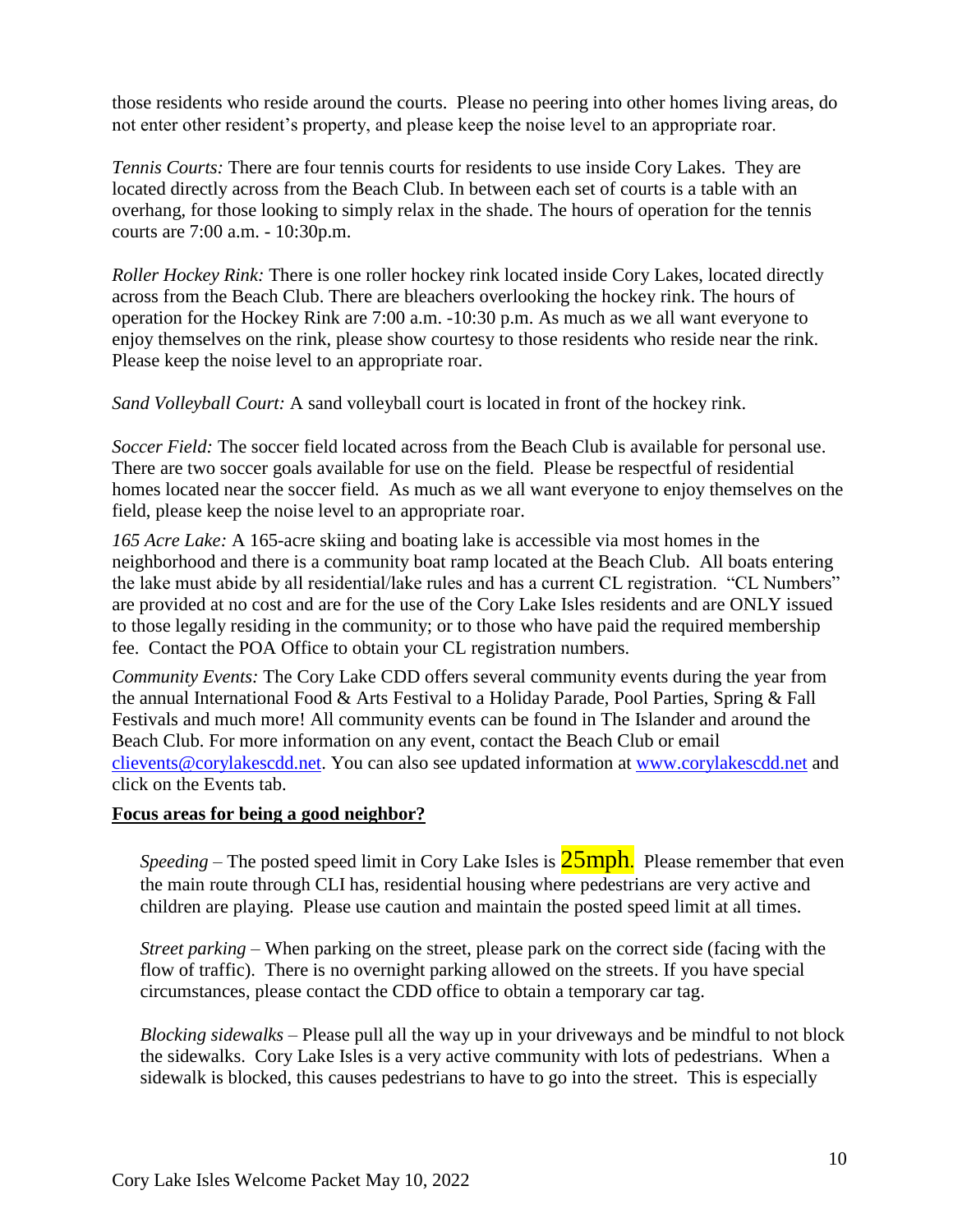problematic for certain pedestrians such as strollers, walkers, wheelchairs, and young bike riders. Please keep your neighbors in mind and do not block the sidewalks at any time. Also, ask guests visiting your home to extend this same courtesy.

*Noise Levels* – Please be courteous towards your neighbors and reduce noise level after 11p.m.

*Pet Waste* **-** Please be a responsible pet owner. Pick up your pet's waste and make sure your animal is leashed whenever outdoors. Dispose of your pet's waste in your own trash receptacle and not your neighbor's. There are pet waste stations located next to all three parks and in the other common areas around the lake for your use.

# <span id="page-10-0"></span>**Helpful Neighborhood Information/ Frequently Asked Questions**

*How do I obtain a barcode for my vehicle?* **-** Barcodes cost \$15 each and are for the use of Cory Lake Isle residents and are issued ONLY to those legally residing in the community. Bar Codes are issued at the Beach Club. Once completed, you will receive barcodes for your vehicle to gain access to the community through the gates and we can capture your fingerprints so you can gain access to the community pool, fitness center, and secure-a-guard system. Follow the instructions below to receive a bar code.

- Once you have become a resident of Cory Lakes, stop by the Beach Club to complete a Resident Information Form.
- Provide Proof of Residency (current driver's license, HUD-1 statement, or approved POA application)
- Provide Proof of Vehicle Ownership (current/temporary vehicle registration, or bill of sale)
- New Homeowners: You will need to provide the CDD office with a copy of your deed or settlement statement.
- New Renters: You will need to provide a copy of the approved POA rental application and lease agreement.

# <span id="page-10-1"></span>*How do I register my water vessel?*

All watercraft registrations are issued by the POA. John Rowles with Condominium Associates at 813-341-0943or via e-mail [jrowles@condominiumassociates.com.](mailto:jrowles@condominiumassociates.com) Vessel registrations are provided for water vessels meeting CLI restrictions and are for the use of the Cory Lake Isles residents and are issued ONLY to those legally residing in the community; or to those who have paid the required membership fee. Before purchasing or bringing a boat into the community, be sure to confirm with the POA property manager that the vessel you have in mind complies with all of the watercraft restrictions established for Cory Lake Isles.

# <span id="page-10-2"></span>*Who do I contact to notify that a guest will be visiting my home?*

You should update your visitor list by logging into myenvera.com or the Envera app. You can also call **1-877-936-8372** to speak to a live operator that can enter permanent visitors, temporary visitors and contractors on your behalf. **DO NOT CONTACT THE GUARDS AT THE GATEHOUSE** as the guards are not authorized to make any adjustments or entries to residents'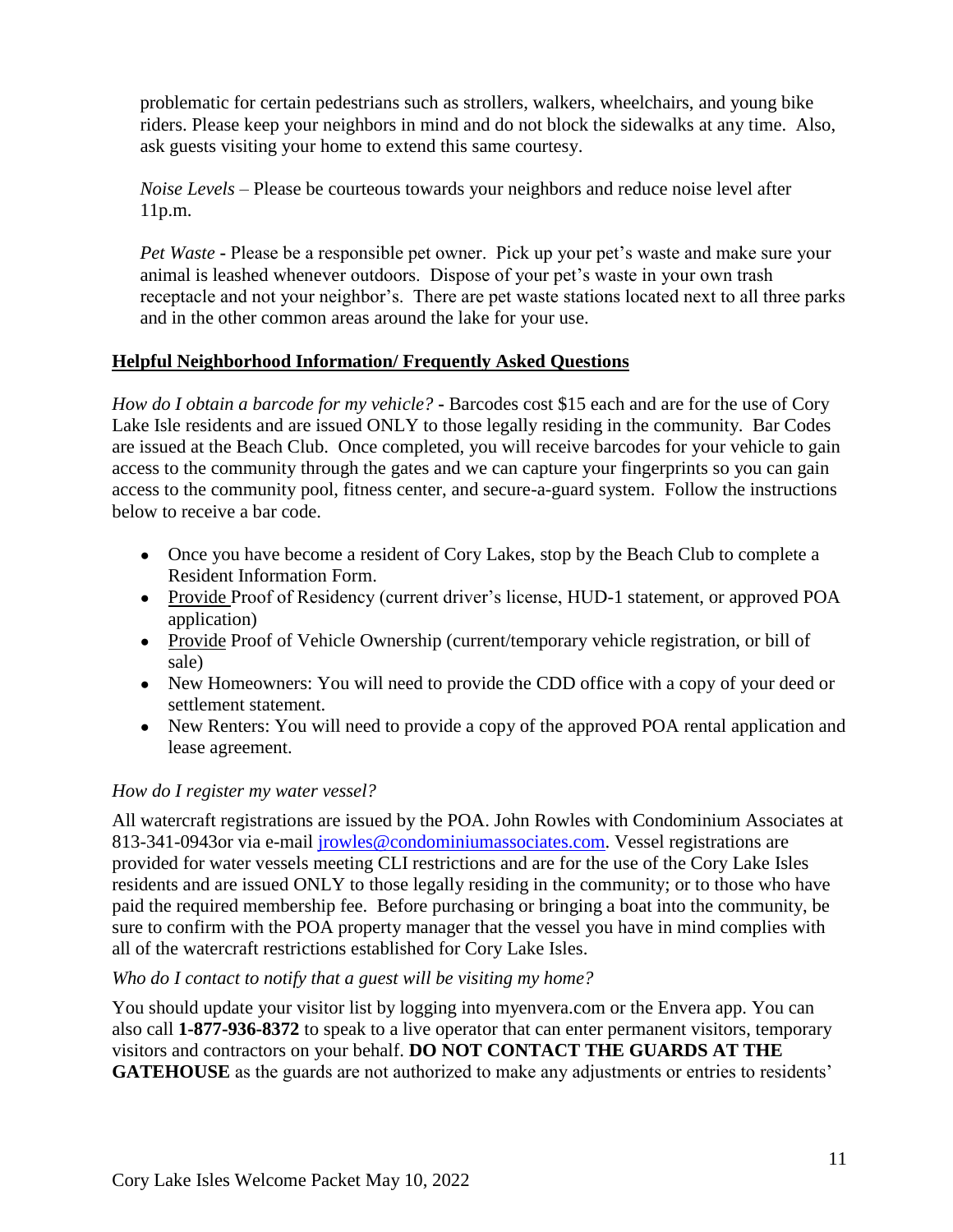profile on the Envera program. You may also contact the Beach Club for assistance in updating your profile as well. The CDD staff has limited access (for security reasons) to the resident's Envera profile.

#### <span id="page-11-0"></span>*How do I avoid a code violation?*

Be a knowledgeable resident. Read the Community Deed Restrictions and be aware of what is allowed and what is not within Cory Lake Isles.

#### <span id="page-11-1"></span>*What is the Sunshine Board?*

This is your opportunity to *view* the online district Workshops with your Board Supervisors. You will be able to login and view topic discussions posted by the Supervisors. Every Workshop is called a Forum in the Sunshine Board. And, each Forum will have Topics of discussion.

Steps to register:

- 1. Visit [www.corylakescdd.sunshineboard.org](http://www.corylakescdd.sunshineboard.org/)
- 2. Click "Register" at the top of the page.
- 3. Read through the Terms and click "I agree to these terms" to continue registration.

| I agree to these terms |  |  |
|------------------------|--|--|
|                        |  |  |

I do not agree to these terms

4. Input all the information requested.

| Username:                                   | City:                  | Confirm e-mail address:                            |
|---------------------------------------------|------------------------|----------------------------------------------------|
| Length must be between 3 and 40 characters. | State:                 | Password:<br>Must be between 6 and 100 characters. |
| <b>First Name:</b>                          | <b>ZIP Code:</b>       |                                                    |
| <b>Last Name:</b>                           | <b>Phone number:</b>   | Confirm password:                                  |
| Address 1:                                  |                        | Language:                                          |
|                                             | Is a resident ?:       |                                                    |
| Address 2:                                  | <b>E-mail address:</b> | <b>Timezone:</b>                                   |

**Register** 

5. Click "next" and you should be prompted that your account requires activation by the administrator. Once the administrator approves your request, you can now navigate your way around the site.

Your account has been created. However, this board requires account activation by the administrator group. An e-mail has been sent to them and you will be informed when your account has been activated.

Return to the index page

<span id="page-11-2"></span>*What is the Islander?* 

The Islander is our community newsletter. The Islander is mailed out monthly to all homes located in Cory Lake Isles.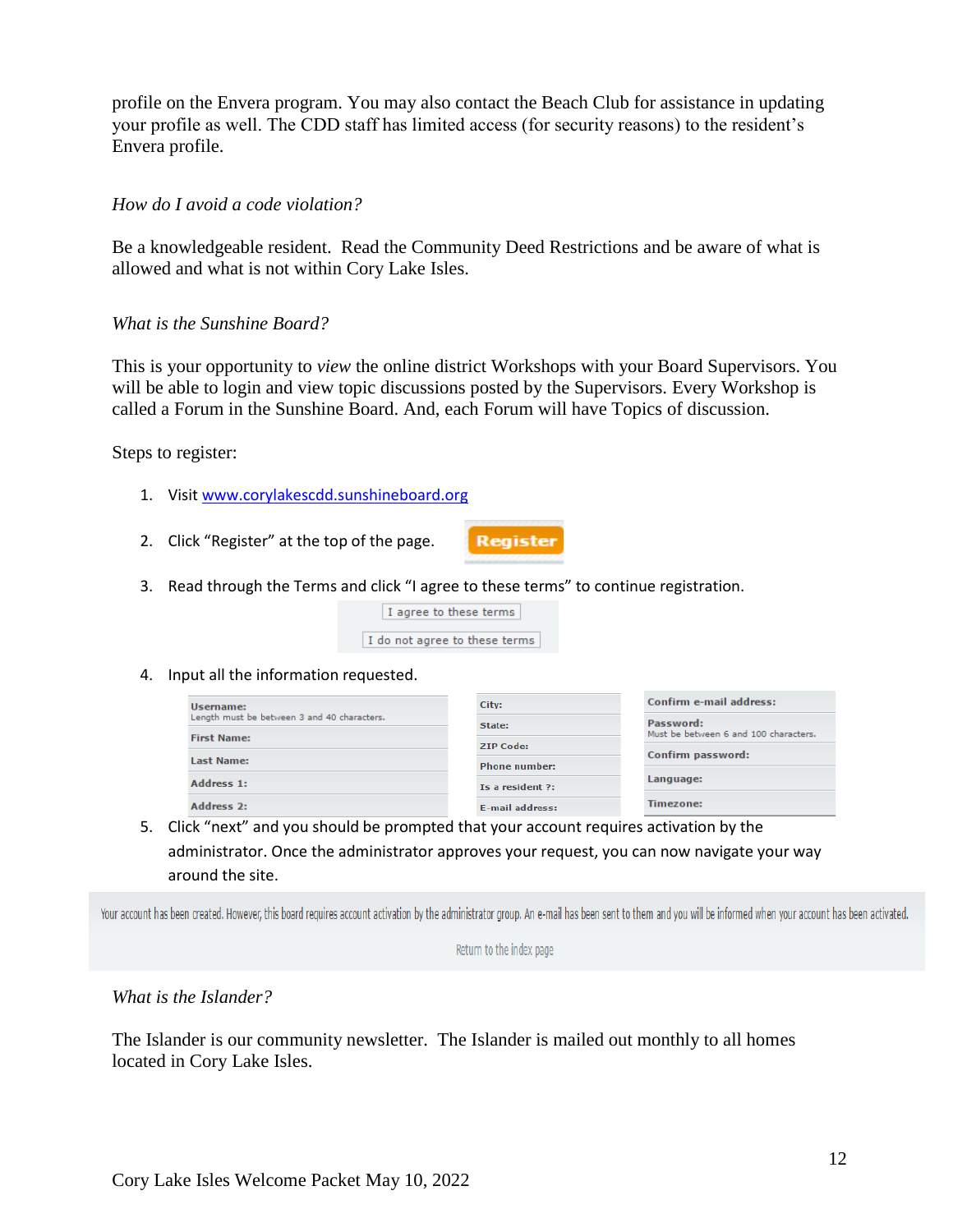#### <span id="page-12-0"></span>*When are Trash Days?*

Your trash services are through Hillsborough County. Collection days are Wednesday and Saturday. Trash bins may be set out after 6 p.m. the day before collection day and must be put away the same day as collection. Yard debris and recycling can only be placed by the curb on Tuesday and Wednesday for Wednesday collection. Please do not set any yard debris on top of the water culverts as the waste from the yard debris will leach directly back into the Lake! If you need a bin replaced or would like to schedule a large item pick up please contact (813) 272-5680 or visit Tampa.gov for more information.

#### <span id="page-12-1"></span>*What if I want to modify my home?*

Any modification to the exterior of your home including but not limited to, painting, additions, pools, docks, decks, patios, poured curbing, tree removal/planting, mulch, and walkways will need approval from the Design Review Committee before the commencement of a project. If you want to paint your home, you will need to pick a color from the pre-approved color book. The color book is available for review in the Beach Club. Once application is submitted for the modification, you will need to wait for approval from the Design Review Committee to begin your project. For more information on this process, please contact the POA manager, John Rowles, at [jrowles@condominiumassociates.com.](mailto:jrowles@condominiumassociates.com)

#### <span id="page-12-2"></span>*What days can I water my lawn?*

Below you will find the guidelines pertaining to what days and/or times you are able to water your lawn.

- At addresses ending in 0, 1, 2 or 3 Mondays and/or Thursdays;
- At addresses ending in 4, 5 or 6 Tuesdays and/or Fridays;
- At addresses ending in 7, 8 or 9 Wednesdays and/or Saturdays;
- At locations with no address (common areas, entry areas), and locations with mixed addresses (office complexes, shopping centers) - Wednesdays and/or Saturdays.
- Irrigation is permitted between midnight and 8 a.m. OR between 6 p.m. and midnight on the allowed days.

For more information please visit [www.tampagov.net.](http://www.tampagov.net/)

*What time are contractors allowed on property?*

Contractor hours are Monday – Friday from 7 am – 7 pm. Saturday, Sunday and Holidays are from 9 am – 7 pm. All contractors must leave the community by 8 pm.

Again, welcome to beautiful Cory Lake Isle. We look forward to meeting and getting to know you and your family. We hope this introductory booklet will help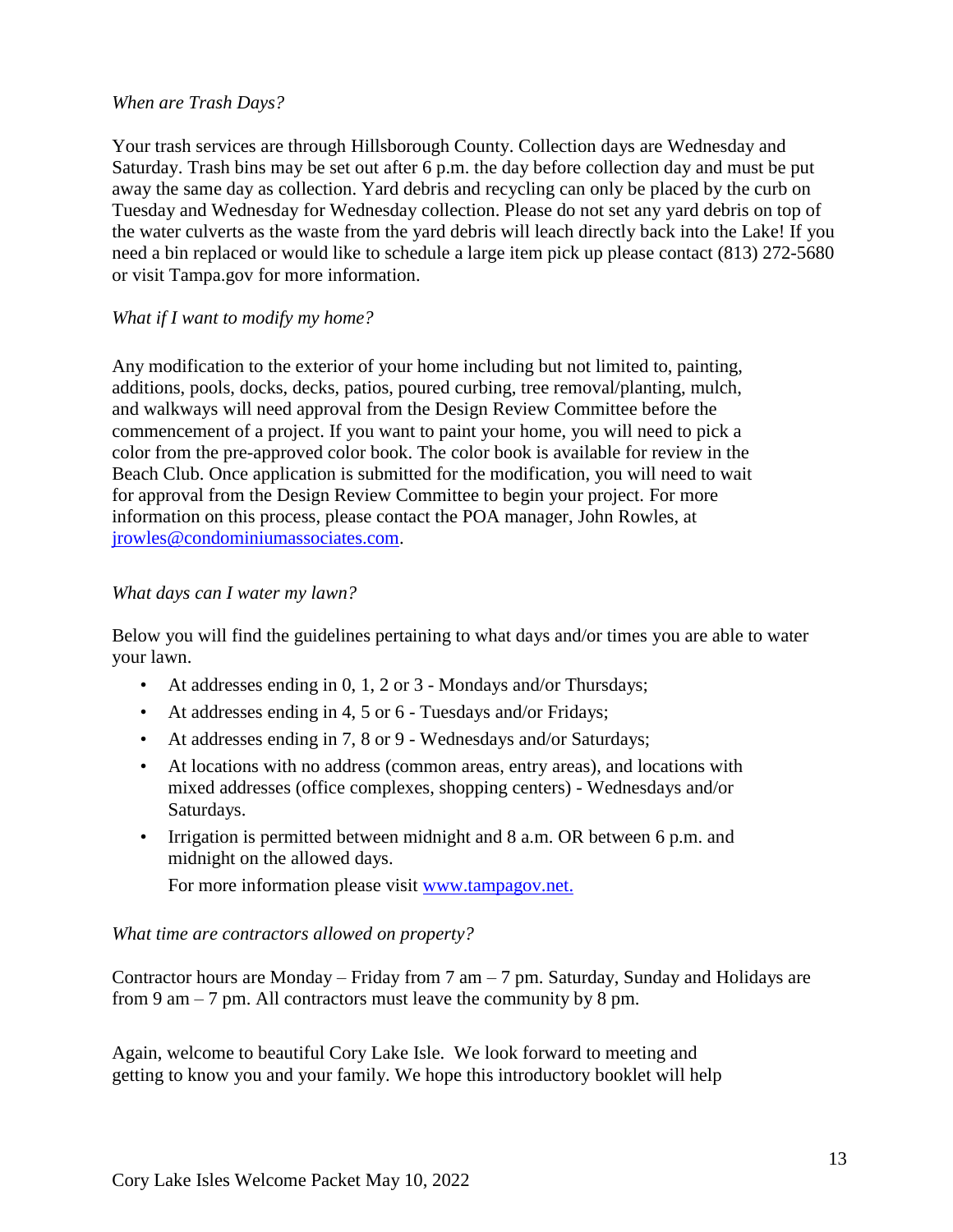you to assimilate into Cory Lake Isle with minimal challenges. We collectively hope you enjoy this community and all of our first-class amenities as much as we do.

# **Quick Reference Guide**

| Office/Department                          | <b>Phone Numbers</b> | Website Address/Purpose                                                               |
|--------------------------------------------|----------------------|---------------------------------------------------------------------------------------|
| <b>CDD OFFICE</b>                          | 813-986-1031         | www.corylakescdd.net                                                                  |
| <b>POA OFFICE</b>                          | 813-341-0943         | www.corylakeislespoa.com                                                              |
| <b>POA Resident Portal</b>                 |                      | Condominiumassociates.com                                                             |
| <b>MORRIS BRIDGE GUARD</b><br><b>HOUSE</b> | 813-986-0030         | Report suspicious activity                                                            |
| <b>CROSS CREEK GUARD</b><br><b>HOUSE</b>   | 813-907-8400         | Report suspicious activity                                                            |
| ENVERA (www.myenvera.com)                  | 1-877-936-8372       | Add visitors<br>(temporary/permanent/household),<br>contractors, change/add phone #'s |
| <b>CITY OF TAMPA</b>                       | 813-274-8211         | www.tampagov.net                                                                      |
| <b>TRASH SERVICES</b>                      | 813-272-5680         | www.tampa.gov/solid-waste                                                             |
| POLICE NON-EMERGENCY                       | 813-231-6130         | Nuisance complaint, suspicious activity,<br>welfare checks                            |
| <b>FIRE/POLICE EMERGENCY</b>               | 911                  | emergency                                                                             |
| <b>FRONTIER</b>                            | 1-844-669-3785       | www.frontier.com                                                                      |
| <b>TECO ELECTRIC</b>                       | 813-223-0800         | www.tampaelectric.com                                                                 |
| <b>SPECTRUM</b>                            | 1-855-222-0102       | www.spectrum.com                                                                      |